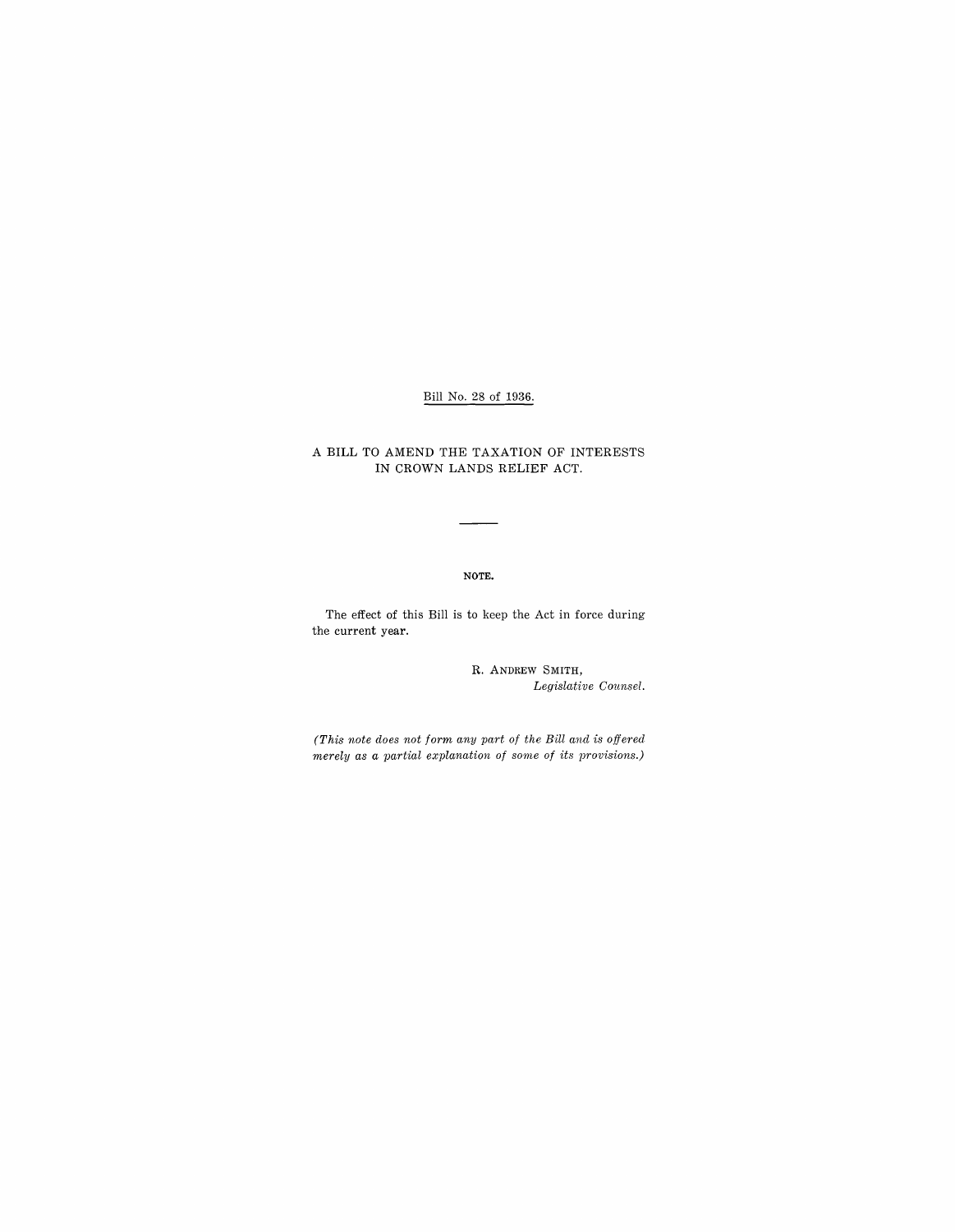# **BILL**

#### No. 28 of 1936.

# An Act to amend The Taxation of Interests in Crown Lands Relief Act.

#### *(Assented to* , 1936.)

**HI**S MAJESTY, by and with the advice and consent of the Legislative Assembly of the Province of Alberta, enacts as follows:

**1.** This Act may be cited as *"The Taxation of Interests in Crown Lands Relief Act Amendment Act, 1936."* 

**2.** The Taxation of Interests in Crown Lands Relief Act, being chapter 69 of the Statutes of Alberta, 1935, is hereby amended as to section 2 thereof by striking out the figures "1935", where the same occur therein, and

**3.** This Act shall come into force on the day upon which it is assented to.